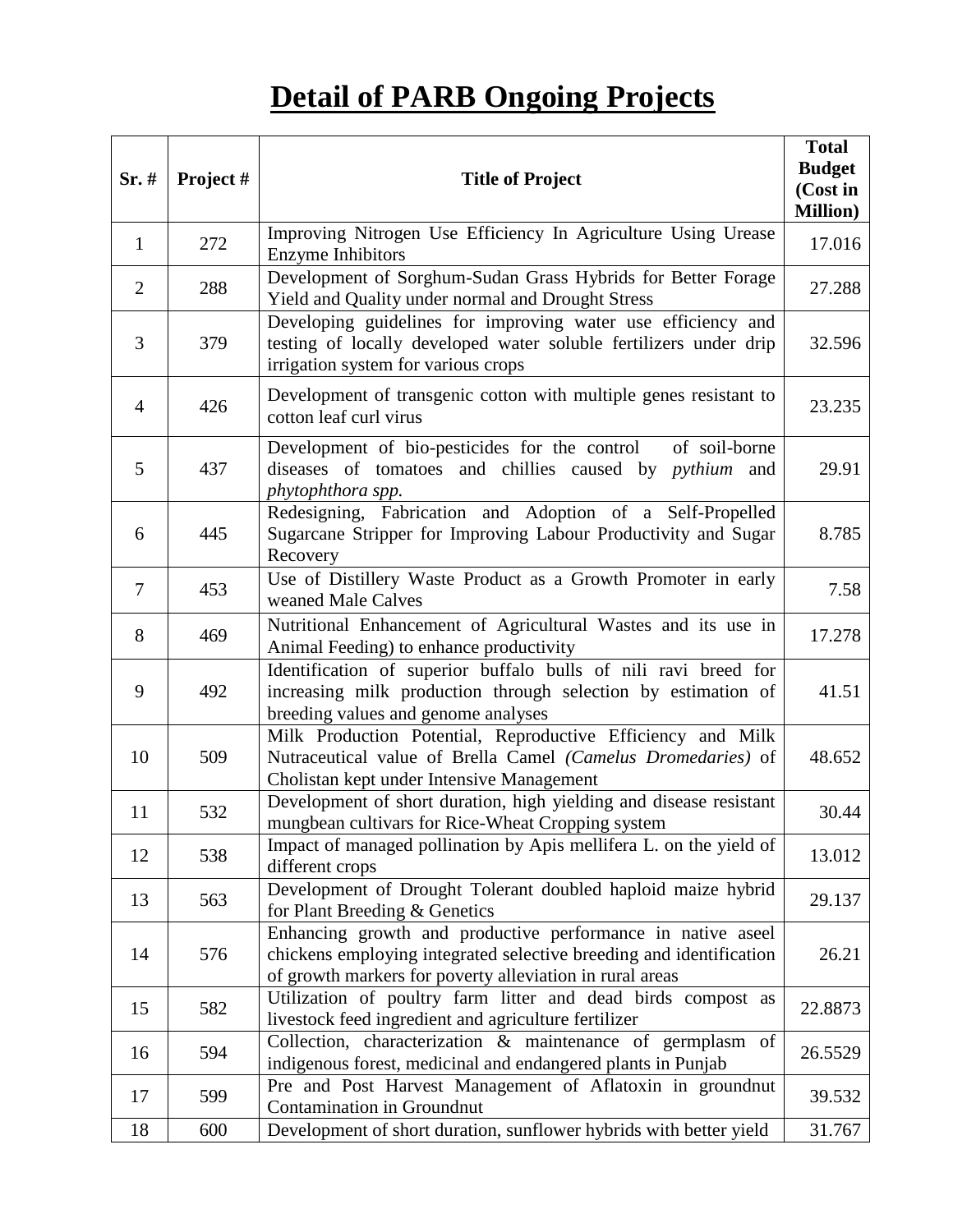| 19 | 638 | Development of inactivated polyvalent vaccines for the control of<br>mastitis in dairy cattle                                                                                               | 10.905 |
|----|-----|---------------------------------------------------------------------------------------------------------------------------------------------------------------------------------------------|--------|
| 20 | 645 | Production of Foot & Mouth Disease (FMD) Recombinant Vaccine                                                                                                                                | 32.47  |
| 21 | 650 | Development, Evaluation and Promotion of Straw Based Pelleted<br>TMR for Enhancing Quality Mutton Production                                                                                | 27.991 |
| 22 | 752 | Development of high oil content cotton lines/genotypes through<br>conventional breeding strategies                                                                                          | 20.000 |
| 23 | 799 | Growing Vegetables Hydroponically under Conventional High Tunnels                                                                                                                           | 4.988  |
| 24 | 851 | Development of a new herbicide trait and its transformation into<br>wheat and cotton                                                                                                        | 32.088 |
| 25 | 888 | A comparative integrated scientific approach for the developmnent<br>management<br>strategies of kpink bollworm<br>of<br>sustainable<br>(Pectinophora gossipieltaa)                         | 36.195 |
| 26 | 889 | Management of Whitefly by integrated strategies and development<br>of resistant cotton germplasm through genetic engineering                                                                | 39.671 |
| 27 | 890 | Training of Agriculture Extension Wing, Federal seed certification<br>& Registration department and private sector personel in detection,<br>identification and quantification of BT cotton | 10.878 |
| 28 | 894 | Cost Effective Improvement in the Nutritive Value of Rice and<br>Wheat Crops Through Nanoparticles Doped Biochar in Saline<br>Sodic Soils                                                   | 21.902 |
| 29 | 900 | Acceleration of maize breeding through inducer line mediated<br>double haploid inbred line for the development of climate smart,<br>high yielding maize hybrids                             | 40.81  |
| 30 | 904 | Nutrition enhancement of crops, fruits, vegetables and their<br>products under climate change scenario                                                                                      | 349.8  |
| 31 | 906 | Crop diversification through Soybean and Sesame adaptability<br>studies under changing climate                                                                                              | 31.297 |
| 32 | 908 | DNA barcoding/fingerprinting for identification of Cooton, Wheat,<br>Maize, Potato, Tomato and Date Palm varieties                                                                          | 22.77  |
| 33 | 909 | Weeds management in chickpea through identification of post-<br>emergent herbicides and development of herbicide tolerant<br>genotypes                                                      | 27.498 |
| 34 | 910 | Development of Weedicide tolerant lentil germplasm<br>and<br>identification of different weedicide for weed control in lentil                                                               | 16.551 |
| 35 | 911 | Diversification of cropping by promotion of Sohanjna (Moringa<br>olifera), Caster bean, Barlay, Taramera (Eruca sative                                                                      | 32.252 |
| 36 | 913 | Enhancement of mungbean and gram production in Thal through<br>development of improved genotypes and technologies to reduce<br>pulse import bill                                            | 28.741 |
| 37 | 914 | Development, Optimization and Technology Dissemination of<br>value added products of selected fruits and vegetables                                                                         | 14.309 |
| 38 | 916 | Development and commercialization of tomato hybrids and<br>varieties suitable for sowing in tunnels and open fields of Punjab                                                               | 29.113 |
| 39 | 919 | Nutrients management to control citrus decline                                                                                                                                              | 6.723  |
| 40 | 921 | Advance training programme in UK for up skilling Punjab<br>Agriculture Extension Staff (ATP-UK)                                                                                             | 29.482 |
| 41 | 922 | Development of cotton variety suitable for mechanical picking                                                                                                                               | 22.00  |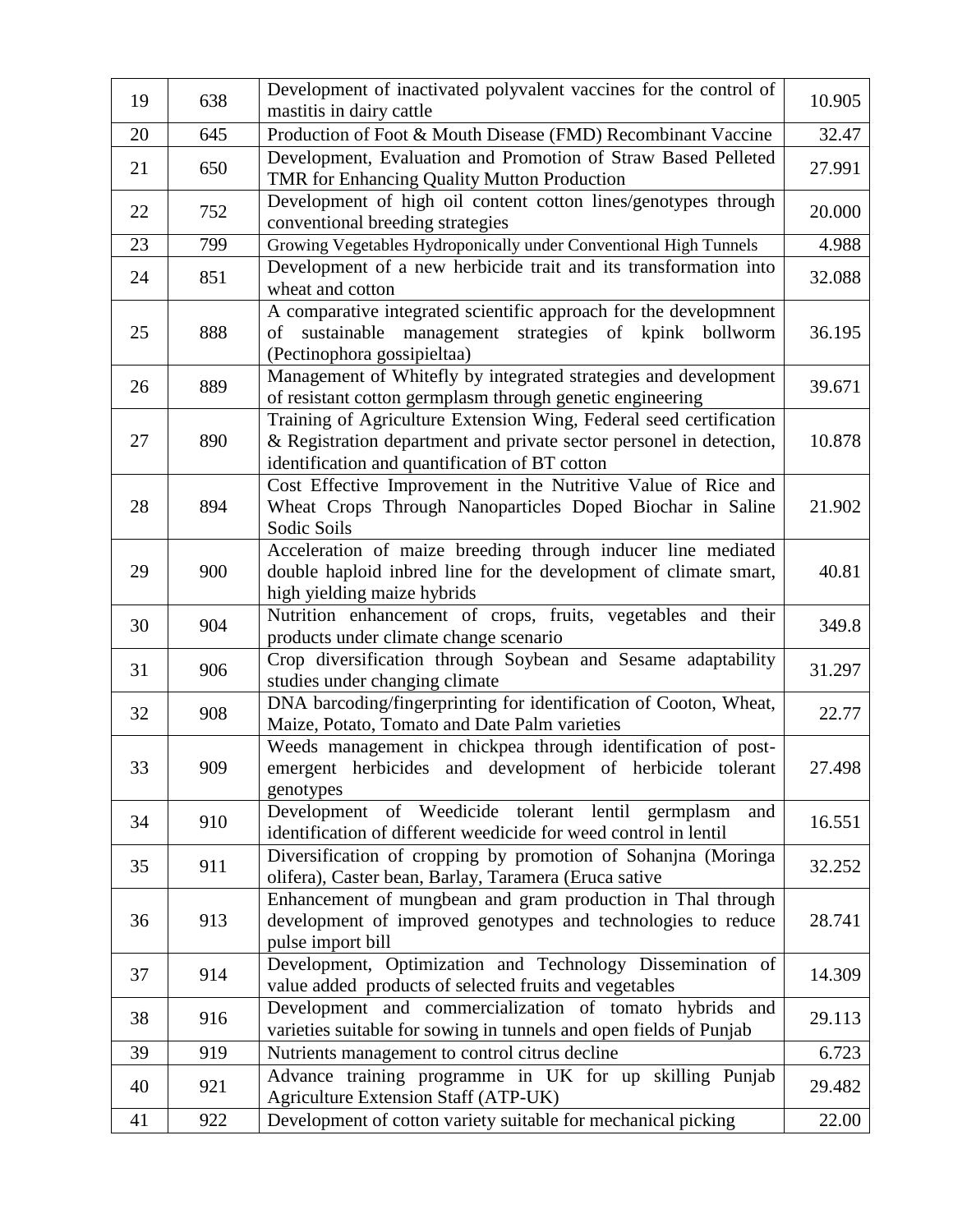| 42 | 924 | Acquisition of advance technologies for cotton production and<br>characterization of Cotton Germplasm                                                                                             | 0.49   |
|----|-----|---------------------------------------------------------------------------------------------------------------------------------------------------------------------------------------------------|--------|
| 43 | 926 | Evaluation of Efficacy of PB Ropes in different ecological zones of<br>Punjab                                                                                                                     | 0.5    |
| 44 | 932 | CRISPR/Cas9 based virus resistance in cotton                                                                                                                                                      | 0.907  |
| 45 | 933 | Genetic Engineering for Enhancing Salinity tolerance in Wheat                                                                                                                                     | 1.008  |
| 46 | 934 | Agricultural Input Marketing in Pakistan: Implications for Food<br>Security                                                                                                                       | 1.3552 |
| 47 | 935 | Metagenomics and whole genome sequencing for characterizing<br>indigenous chickpea root associated rhizobia from Thal region of<br>Pakistan for diversity analysis and bio inoculant development. | 0.812  |
| 48 | 936 | Transgenic approaches for the development of drought and salt<br>tolerance in wheat                                                                                                               | 1.5678 |
| 49 | 937 | Genetic Improvement of Sorghum as Biofuel Feedstock Using<br>High Throughput Phenomics and Genomic Approaches                                                                                     | 2.4976 |
| 50 | 938 | Identification of drought responsive genes through transcriptional<br>profiling of drought responses in Chickpea.                                                                                 | 0.4502 |
| 51 | 939 | Prediction of Sustainable Soil and crop management practices<br>under climate change scenarios in upland of Balochistan                                                                           | 1.5662 |
| 52 | 940 | Climate smart wheat: Development of heat and drought tolerant<br>wheat for Pakistn                                                                                                                | 2.6992 |
| 53 | 941 | Implementing climate-smart dry chain technology for improving<br>livelihoods of the maize farming community in Pakistan.                                                                          | 1.244  |
| 54 | 942 | Modiling approach for assessing the impact of climate change on<br>growth and yield of wheat and groundnut and possible<br>adaptation/management strategies under raianfed condition              | 1.8948 |
| 55 | 943 | Metagenomics of Mosquitoe vectors and abundance of Mosquito-<br>borne pathogens in different Agro-Geoclimatic Areas of Punjab.                                                                    | 2.0787 |
| 56 | 944 | Variable rate agro-chemical application system in citrus orchards<br>using on-the-go sensor                                                                                                       | 0.8512 |
| 57 | 945 | Sensor based precision irrigation systems for improving water<br>productivity of cereal crops                                                                                                     | 0.784  |
| 58 | 946 | Development of real-time weed detection system for spot<br>application of herbicides in Maize                                                                                                     | 1.092  |
| 59 | 947 | Designing and Implementing Irrigation Management Information<br>System using Cellular Communication Network in the selected area<br>of Punjab.                                                    | 0.5376 |
| 60 | 948 | Use of ICT in Marginal and Disadvantaged regions as an alternate<br>strategy for agricultural technology transfer: challenges and<br>opportunities.                                               | 1.013  |
| 61 | 949 | Youth And Gender Mainstreaming In Agricultural Activities<br>Through Need Based Capacity Building In Punjab And KPK                                                                               | 1.5333 |
| 62 | 950 | Developing climate-resilient plant-based recombinant subunit<br>vaccine against Foot and Mouth Disease Virus of Livestok.                                                                         | 6.1388 |
| 63 | 951 | Improvement of berseem clover (Trifolium alexandrinum) seed<br>quality by managing fungal seed infections and infestations with a<br>special emphasis on stem and crown rot                       | 5.3038 |
| 64 | 952 | Resistance gene analogues based molecular identification for                                                                                                                                      | 6.673  |